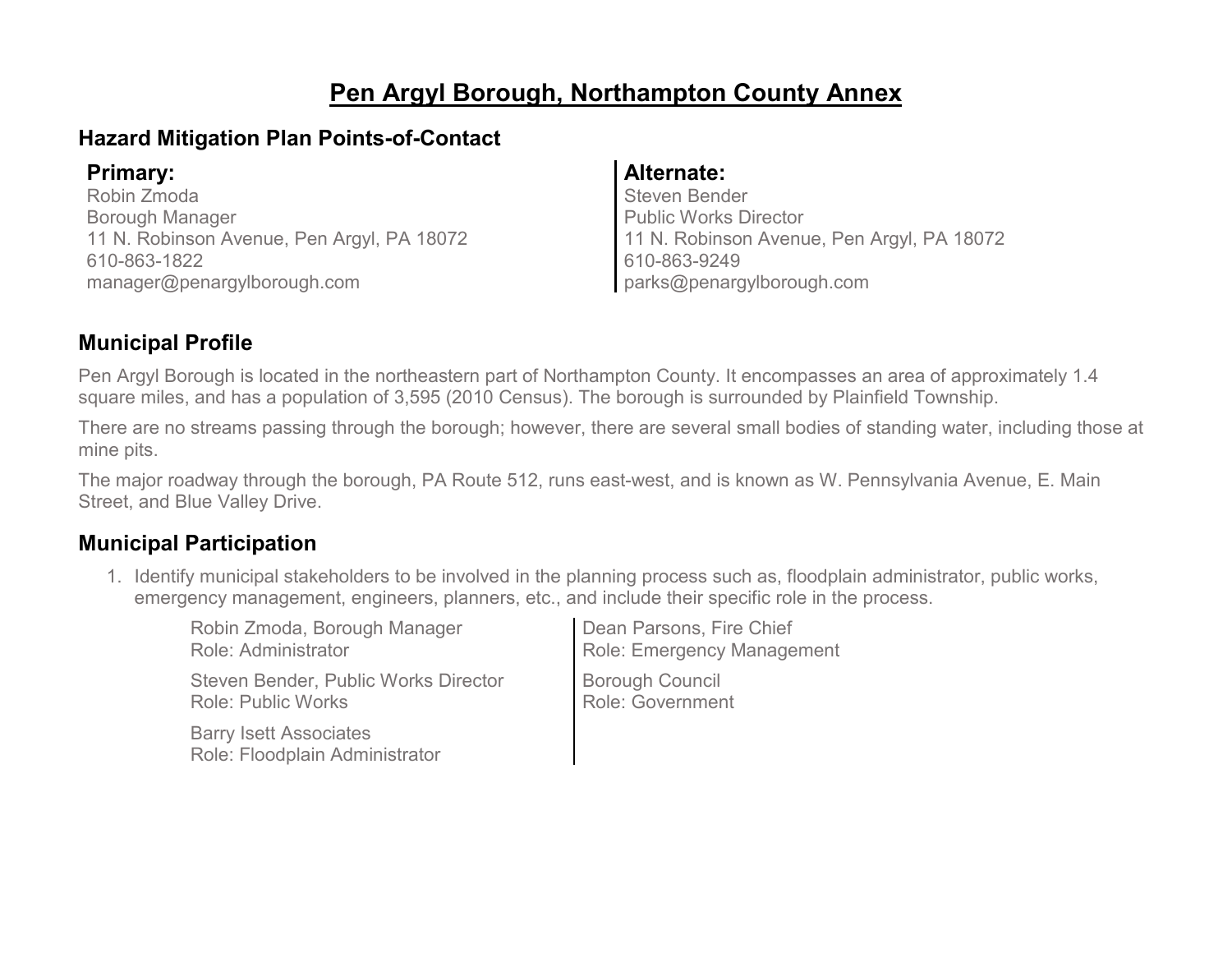### **Municipal Participation –** *continued*

2. Identify community stakeholders such as; neighborhood groups, religious groups, major employers / businesses, etc., that will be informed and / or involved in the planning process and describe how they will be involved.

Pen Argyl School District MC2 Slate Belt Rising Waste Management

3. Describe how the public **will be engaged** in the current planning process examples, newsletters, social media, etc., **and how they were engaged** since the 2013 Hazard Mitigation Plan.

Monthly online newsletter 2 times a year printed newsletter Social media Email blasts

#### **Compliance with the National Flood Insurance Program (NFIP)**

| <b>Topic</b>                                                                                                                                      | Identify source of information, if<br>different from the one listed.  | <b>Additional Comments</b>                                         |
|---------------------------------------------------------------------------------------------------------------------------------------------------|-----------------------------------------------------------------------|--------------------------------------------------------------------|
| <b>1. Staff Resources</b>                                                                                                                         |                                                                       |                                                                    |
| Is the Community Floodplain Administrator (FPA) or NFIP Coordinator certified?                                                                    | <b>Community FPA</b>                                                  | No                                                                 |
| Is floodplain management an auxiliary function?                                                                                                   | <b>Community FPA</b>                                                  | Yes                                                                |
| Provide an explanation of NFIP administration services (e.g., permit review,<br>GGIS, education or outreach, inspections, engineering capability) | <b>Community FPA</b>                                                  | Works in conjunction with Zoning<br>Code Officer for reviews, etc. |
| What are the barriers to running an effective NFIP program in the community, if<br>any?                                                           | <b>Community FPA</b>                                                  | Staffing                                                           |
| 2. Compliance History                                                                                                                             |                                                                       |                                                                    |
| Is the community in good standing with the NFIP?                                                                                                  | State NFIP Coordinator, FEMA NFIP<br>Specialist, or community records | Do not know.                                                       |
| Are there any outstanding compliance issues (i.e., current violations)?                                                                           |                                                                       | Do not know.                                                       |
| When was the most recent Community Assistance Visits (CAV) or Community<br>Assistance Contact (CAC)?                                              |                                                                       | Do not know.                                                       |
| Is a CAV or CAC scheduled or needed?                                                                                                              |                                                                       | Do not know.                                                       |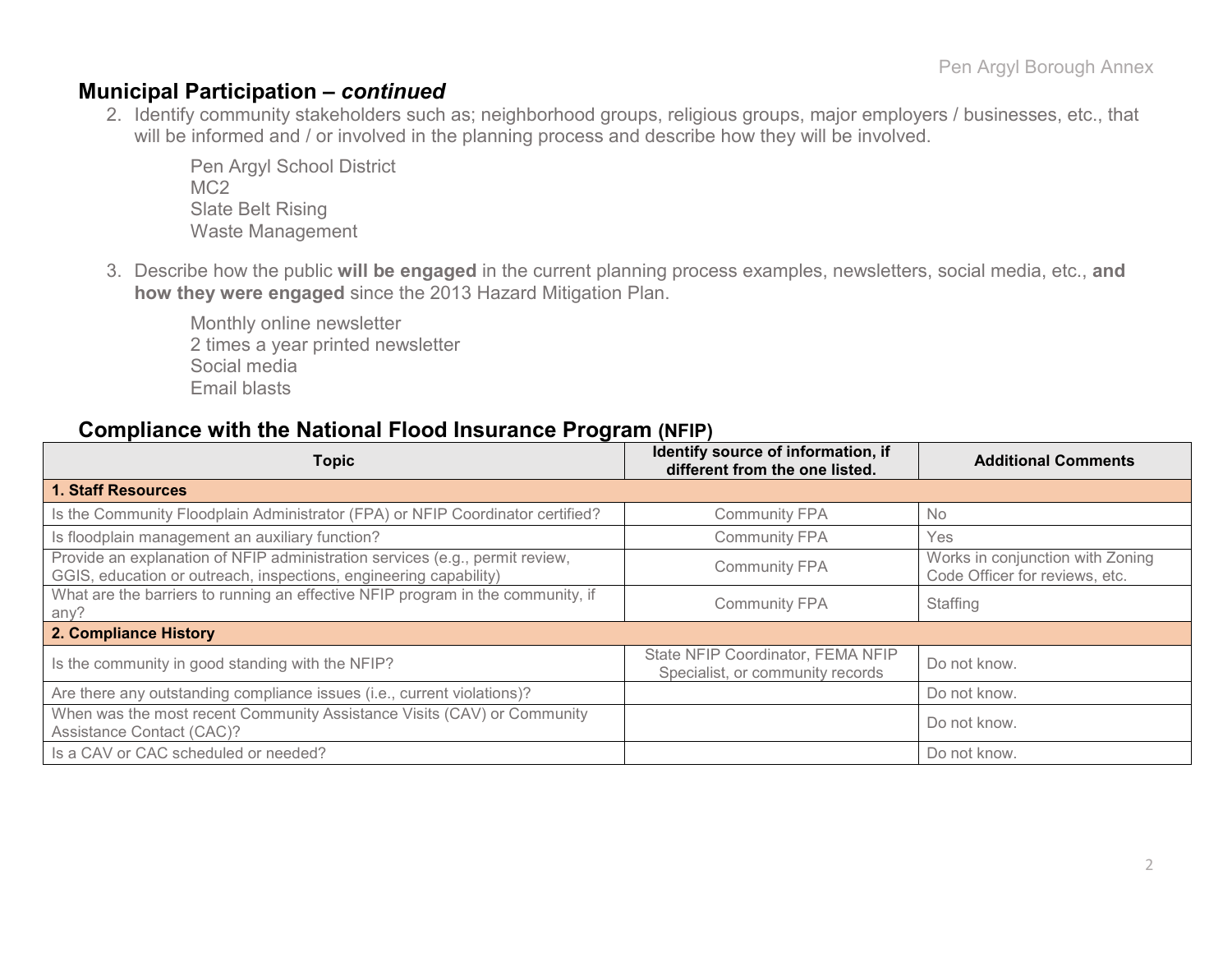# **Compliance with the National Flood Insurance Program (NFIP) –** *continued*

| <b>Topic</b>                                                                                                                                     | Identify source of information, if<br>different from the one listed.     | <b>Additional Comments</b>                                                                                           |
|--------------------------------------------------------------------------------------------------------------------------------------------------|--------------------------------------------------------------------------|----------------------------------------------------------------------------------------------------------------------|
| 3. Regulation                                                                                                                                    |                                                                          |                                                                                                                      |
| When did the community enter the NFIP?                                                                                                           | <b>NFIP Community Status Book</b>                                        | 6/25/1976                                                                                                            |
| Are the Flood Insurance Rate Maps (FIRMs) digital or paper? How are residents<br>assisted with mapping?                                          | <b>Community FPA</b>                                                     | Maps are both paper and digital.<br>Residents are directed to the FEMA<br>site and the Borough assists if<br>needed. |
| Do floodplain regulations meet or exceed FEMA or State minimum requirements?<br>If so, in what ways?                                             | <b>Community FPA</b>                                                     | Meet                                                                                                                 |
| Describe the permitting process                                                                                                                  | Community FPA, State, FEMA NFIP                                          | Permit applications submitted, plan<br>reviewed.                                                                     |
| <b>4. Insurance Summary</b>                                                                                                                      |                                                                          |                                                                                                                      |
| How many NFIP policies are in the community?<br>What is the total premium and coverage?                                                          | State NFIP Coordinator or<br><b>FEMA NFIP Specialist</b>                 | $\Omega$                                                                                                             |
| How many claims have been paid in the community? What is the total amount of<br>paid claims? How many substantial damage claims have there been? | FEMA NFIP or Insurance Specialist                                        | $\Omega$                                                                                                             |
| How many structures are exposed to flood risk within the community?                                                                              | Community FPA or GIS Analyst                                             | $\overline{0}$                                                                                                       |
| Describe any areas of flood risk with limited NFIP policy coverage                                                                               | Community FPA or<br><b>FEMA Insurance Specialist</b>                     | N/A                                                                                                                  |
| 5. Community Rating System (CRS)                                                                                                                 |                                                                          |                                                                                                                      |
| Does the community participate in CRS?                                                                                                           | Community FPA, State, or FEMA NFIP                                       | <b>No</b>                                                                                                            |
| If so, what is the community's CRS Class Ranking?                                                                                                | Flood Insurance Manual<br>(http://www.fema.gov/floodinsurancemanual.gov) | N/A                                                                                                                  |
| What categories and activities provide CRS points and how can the Class be<br>improved?                                                          |                                                                          | N/A                                                                                                                  |
| Does the plan include CRS planning requirements?                                                                                                 | Community FPA, FEMA CRS<br>Coordinator, or ISO representative            | N/A                                                                                                                  |

### **Community Assets**

Community assets are defined to include anything that is important to the character as well as the function of a community, and can be described in four categories, they are; people, economy, natural environment and built environment. Please identify the community assets and location under each category.

- **1. People**
	- Concentrations of vulnerable populations such as the elderly, physically or mentally disabled, non-English speaking, and the medically or chemically dependent.

Morning Star Manor – elderly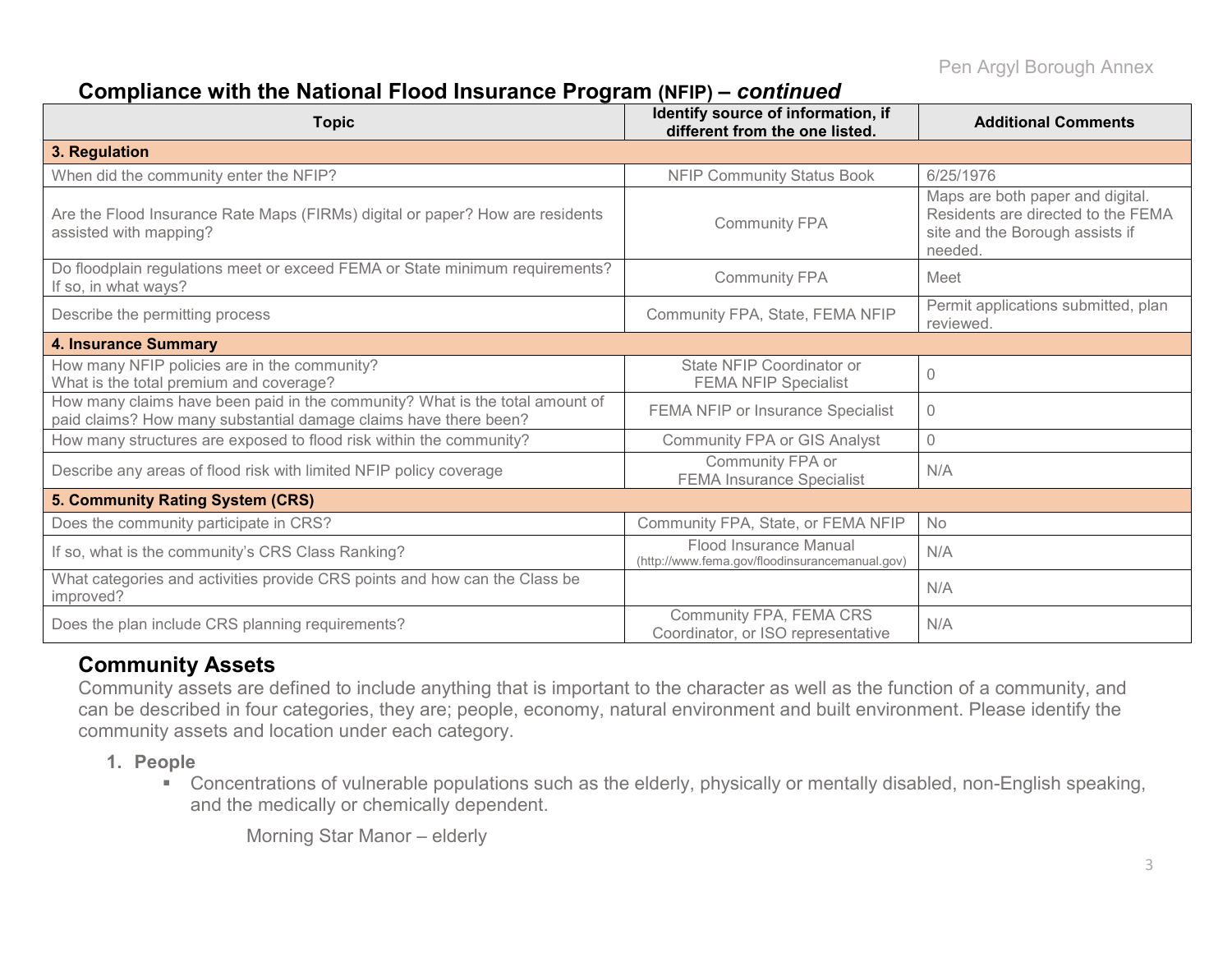#### **Community Assets –** *continued*

 Types of visiting populations where large numbers of people are concentrated such as visitors for special events and students.

Pen Argyl Area High School Immaculate Conception School Weona Park Slate Belt YMCA

#### **2. Economy**

Major employers, primary economic sectors such as agriculture and commercial centers where losses would have a severe impact on the community.

Pen Argyl High School MC2 (217 Webster LTD) Forza Commercial centers

#### **3. Natural Environment**

Those areas / features that can provide protective functions that reduce the magnitude of hazard events such as, wetlands or riparian areas, and other environmental features important to protect.

#### **4. Built Environment**

 Existing structures such as, concentrations of buildings that may be more vulnerable to hazards based on location, age, construction type and / or condition of use.

Borough of Pen Argyl

**Infrastructure systems such as water and wastewater facilities, power utilities, transportation systems,** communication systems, energy pipelines and storage.

Pen Argyl Wastewater Treatment Plant Pennsylvania American Reservoir

 High potential loss facilities such as, dams, locations that house hazardous materials, military and / or civilian defense installations.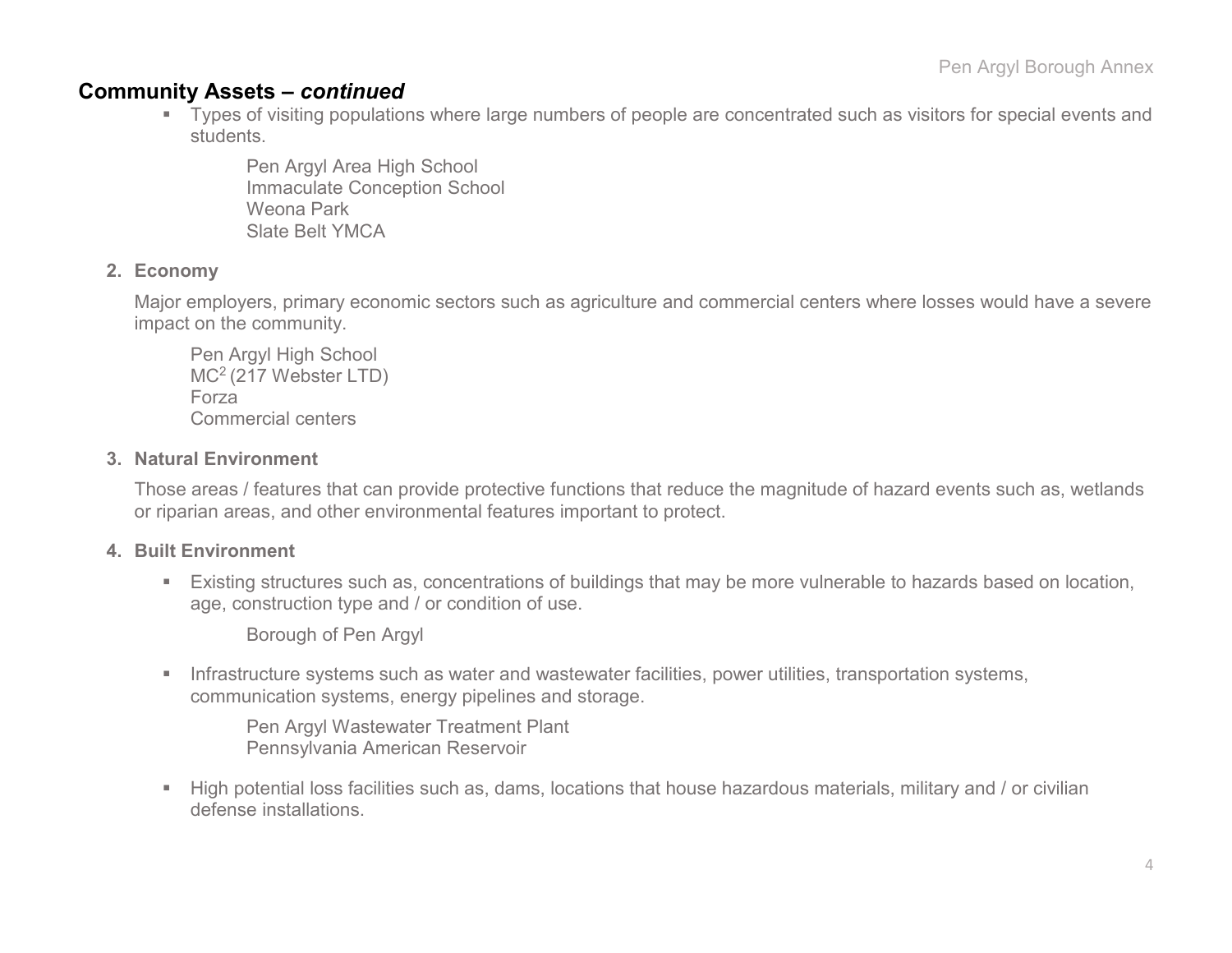### **Community Assets –** *continued*

 Critical facilities such as, hospitals, medical facilities, police and fires stations, emergency operations centers, shelters, schools and airports / heliports.

Lookout Fire Station Pen Argyl Borough Hall Pen Argyl Area High School Immaculate Conception School Slate Belt YMCA

Cultural / historical resources such as, museums, parks, stadiums, etc.

Weona Park Carousel Weona Park Pen Argyl High School Stadium

### **Capability Assessment**

|                 |                                                                    | <b>Status</b>     |                                                       |                            |                                                     | <b>Effect on</b>                                                             |                                                               | Has the 2013                                                                              | How can                                                                    |                                      |
|-----------------|--------------------------------------------------------------------|-------------------|-------------------------------------------------------|----------------------------|-----------------------------------------------------|------------------------------------------------------------------------------|---------------------------------------------------------------|-------------------------------------------------------------------------------------------|----------------------------------------------------------------------------|--------------------------------------|
| Capability      | <b>Regulatory</b><br>✓<br>$\sqrt{ }$ Tools<br><b>Programs</b><br>✓ | Place<br>$\equiv$ | <b>Date</b><br><b>Adopted</b><br>or<br><b>Updated</b> | ent<br>elopme<br>nder<br>Δ | Department /<br><b>Agency</b><br><b>Responsible</b> | <b>Hazard Loss</b><br><b>Reduction:</b><br>-Supports<br>-Neutral<br>-Hinders | <b>Change since</b><br>2013 Plan?<br>+ Positive<br>- Negative | Plan been<br>integrated<br>into the<br><b>Regulatory</b><br>Tool/Program<br>? If so, how? | these<br>capabilities<br>be expanded<br>and improved<br>to reduce<br>risk? | <b>Additional</b><br><b>Comments</b> |
|                 | Comprehensive Plan                                                 | X                 | 9/2004                                                |                            | Borough                                             | N                                                                            |                                                               |                                                                                           |                                                                            |                                      |
|                 | Capital Improvement Plan                                           |                   |                                                       |                            |                                                     |                                                                              |                                                               |                                                                                           |                                                                            |                                      |
|                 | Economic Development Plan                                          |                   |                                                       |                            |                                                     |                                                                              |                                                               |                                                                                           |                                                                            |                                      |
|                 | <b>Continuity of Operations Plan</b>                               |                   |                                                       |                            |                                                     |                                                                              |                                                               |                                                                                           |                                                                            |                                      |
| Regulatory<br>ಯ | Stormwater Management Plan /<br>Ordinance                          | $\times$          | 7/2014                                                |                            | Borough                                             | N                                                                            |                                                               |                                                                                           |                                                                            |                                      |
| Planning        | Open Space Management Plan<br>(or Parks/Rec., Greenways Plan)      |                   |                                                       |                            |                                                     |                                                                              |                                                               |                                                                                           |                                                                            |                                      |
|                 | <b>Natural Resource Protection Plan</b>                            |                   |                                                       |                            |                                                     |                                                                              |                                                               |                                                                                           |                                                                            |                                      |
|                 | <b>Transportation Plan</b>                                         |                   |                                                       |                            |                                                     |                                                                              |                                                               |                                                                                           |                                                                            |                                      |
| $\overline{ }$  | <b>Historic Preservation Plan</b>                                  |                   |                                                       |                            |                                                     |                                                                              |                                                               |                                                                                           |                                                                            |                                      |
|                 | Floodplain Management Plan                                         |                   |                                                       |                            |                                                     |                                                                              |                                                               |                                                                                           |                                                                            |                                      |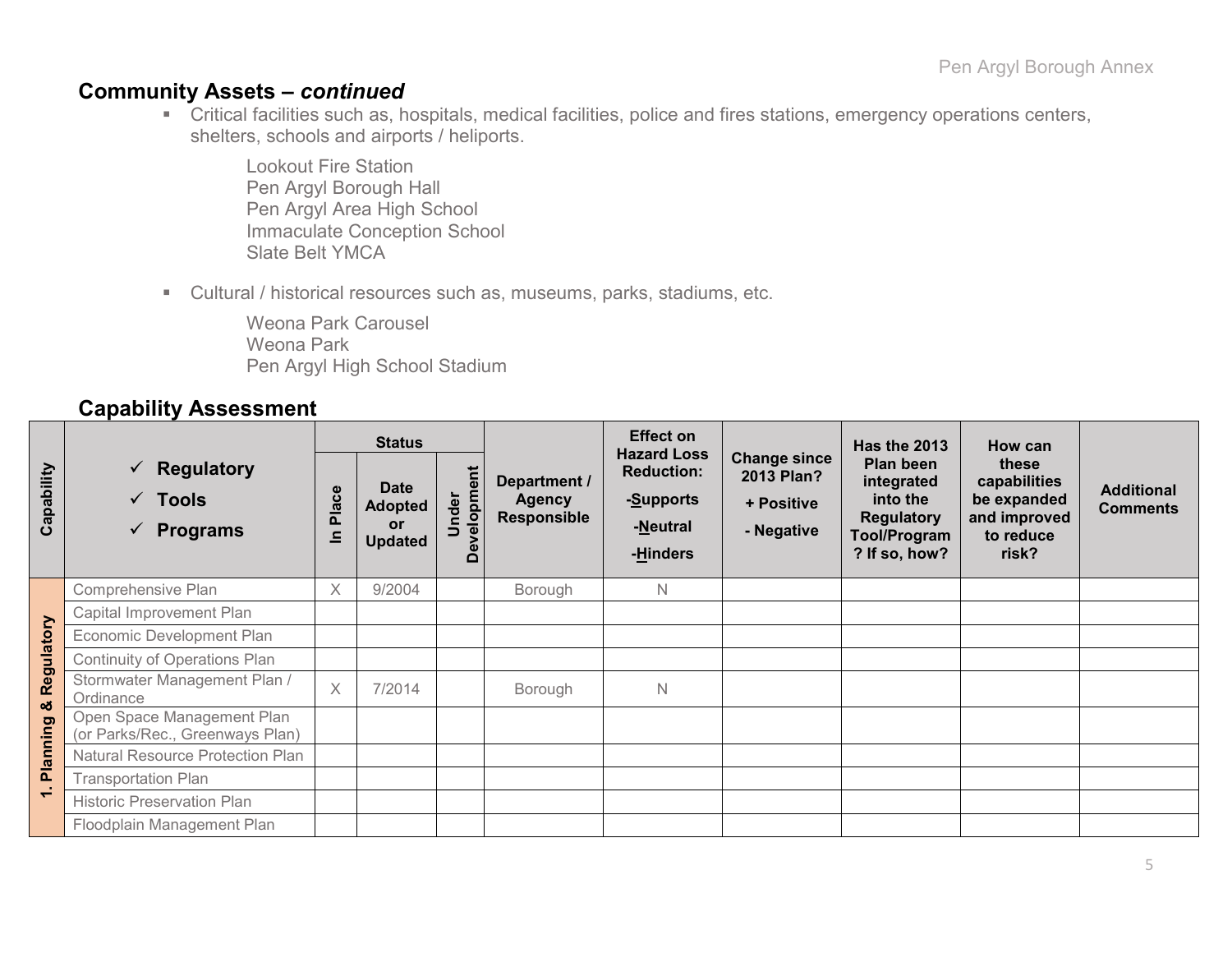# **Capability Assessment –** *continued*

|                          |                                                                        | <b>Status</b> |                                                              |                                      |                                                     | <b>Effect on</b>                                                             | Change                                          | <b>Has the 2013</b>                                                                       |                                                                                 |                                      |
|--------------------------|------------------------------------------------------------------------|---------------|--------------------------------------------------------------|--------------------------------------|-----------------------------------------------------|------------------------------------------------------------------------------|-------------------------------------------------|-------------------------------------------------------------------------------------------|---------------------------------------------------------------------------------|--------------------------------------|
| Capability               | $\checkmark$ Regulatory<br>$\checkmark$ Tools<br>$\checkmark$ Programs | Place<br>드    | <b>Date</b><br><b>Adopted</b><br><b>or</b><br><b>Updated</b> | ment<br>Under<br>Develo <sub>l</sub> | Department /<br><b>Agency</b><br><b>Responsible</b> | <b>Hazard Loss</b><br><b>Reduction:</b><br>-Supports<br>-Neutral<br>-Hinders | since 2013<br>Plan?<br>+ Positive<br>- Negative | Plan been<br>integrated<br>into the<br><b>Regulatory</b><br>Tool/Program<br>? If so, how? | How can these<br>capabilities be<br>expanded and<br>improved to<br>reduce risk? | <b>Additional</b><br><b>Comments</b> |
|                          | <b>Farmland Preservation</b>                                           |               |                                                              |                                      |                                                     |                                                                              |                                                 |                                                                                           |                                                                                 |                                      |
|                          | <b>Evacuation Plan</b>                                                 | $\times$      | 2/2016                                                       |                                      | Borough                                             |                                                                              |                                                 |                                                                                           |                                                                                 |                                      |
|                          | Disaster Recovery Plan                                                 |               |                                                              |                                      |                                                     |                                                                              |                                                 |                                                                                           |                                                                                 |                                      |
|                          | <b>Hazard Mitigation Plan</b>                                          | $\times$      | 11/2018                                                      |                                      | County                                              |                                                                              |                                                 |                                                                                           |                                                                                 |                                      |
| Regulatory               | <b>Emergency Operations Plan</b>                                       | X             | 12/2018                                                      |                                      | Borough                                             |                                                                              |                                                 |                                                                                           |                                                                                 |                                      |
| ೲ                        | <b>Zoning Regulations</b>                                              | X             | 7/1997                                                       |                                      | Borough                                             |                                                                              |                                                 |                                                                                           |                                                                                 |                                      |
|                          | <b>Floodplain Regulations</b>                                          | $\times$      | 2019                                                         |                                      | <b>FEMA</b>                                         |                                                                              |                                                 |                                                                                           |                                                                                 |                                      |
| Planning                 | <b>NFIP Participation</b>                                              | X             | 2011                                                         |                                      | <b>FEMA</b>                                         |                                                                              |                                                 |                                                                                           |                                                                                 |                                      |
|                          | <b>Building Code</b>                                                   | X             | 3/1974                                                       |                                      | Borough                                             |                                                                              |                                                 |                                                                                           |                                                                                 |                                      |
| $\overline{\phantom{0}}$ | Fire Code                                                              | X             | 9/1994                                                       |                                      | Borough                                             |                                                                              |                                                 |                                                                                           |                                                                                 |                                      |
|                          | Multi-Municipal Comprehensive Plan                                     |               |                                                              | $\times$                             |                                                     |                                                                              |                                                 |                                                                                           |                                                                                 |                                      |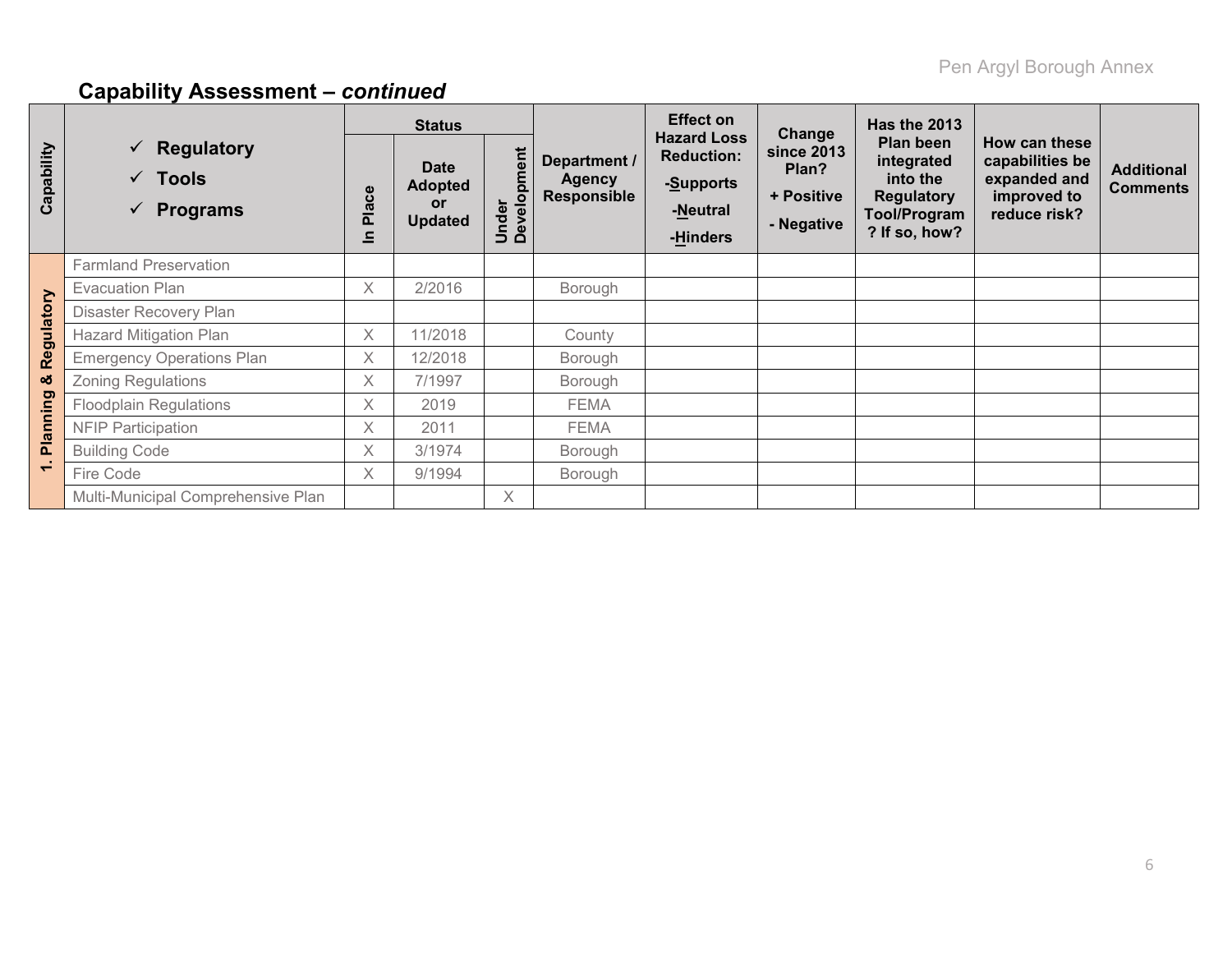# **Capability Assessment –** *continued*

| Capability              | <b>Staff</b><br><b>Personnel</b><br><b>Resources</b>                                                                             | <b>Yes</b> | <b>No</b> | Department /<br><b>Agency</b> | <b>Change since</b><br>2013 Plan?<br>+ Positive<br>- Negative | How can these<br>capabilities be<br>expanded and<br>improved to<br>reduce risk? | <b>Additional</b><br><b>Comments</b> |
|-------------------------|----------------------------------------------------------------------------------------------------------------------------------|------------|-----------|-------------------------------|---------------------------------------------------------------|---------------------------------------------------------------------------------|--------------------------------------|
|                         | Planners (with land use / land development knowledge)                                                                            |            | X         |                               |                                                               |                                                                                 |                                      |
|                         | Planners or engineers (with natural and / or human-caused<br>hazards knowledge)                                                  | $\times$   |           |                               |                                                               |                                                                                 |                                      |
| Technology              | Engineers or professionals trained in building and / or<br>infrastructure construction practices (including building inspectors) | X          |           |                               |                                                               |                                                                                 |                                      |
| ×                       | <b>Emergency Manager</b>                                                                                                         | X          |           |                               |                                                               |                                                                                 |                                      |
|                         | Floodplain administrator / manager                                                                                               | X          |           |                               |                                                               |                                                                                 |                                      |
|                         | Land surveyors                                                                                                                   | X.         |           |                               |                                                               |                                                                                 |                                      |
|                         | Staff familiar with the hazards of the community                                                                                 |            | $\times$  |                               |                                                               |                                                                                 |                                      |
| Administrative          | Personnel skilled in Geographical Information Systems (GIS) and /<br>or FEMA's HAZUS program                                     |            | $\times$  |                               |                                                               |                                                                                 |                                      |
| $\overline{\mathbf{a}}$ | Grant writers or fiscal staff to handle large / complex grants                                                                   | $\times$   |           |                               |                                                               |                                                                                 |                                      |
|                         | Other                                                                                                                            |            |           |                               |                                                               |                                                                                 |                                      |

| Capability |                                                         | <b>Yes</b> | <b>No</b> | Department /<br><b>Agency</b> | <b>Change since</b><br>2013 Plan?<br>+ Positive<br>- Negative | How can these<br>capabilities be<br>expanded and<br>improved to<br>reduce risk? | <b>Additional</b><br><b>Comments</b> |
|------------|---------------------------------------------------------|------------|-----------|-------------------------------|---------------------------------------------------------------|---------------------------------------------------------------------------------|--------------------------------------|
|            | Capital improvement programming                         |            | X.        |                               |                                                               |                                                                                 |                                      |
|            | <b>Community Development Block Grants (CDBG)</b>        | X          |           | County                        |                                                               |                                                                                 |                                      |
|            | Special purposes taxes                                  | X          |           | Borough                       |                                                               |                                                                                 |                                      |
| Resourc    | Gas / Electricity utility fees                          |            | X.        |                               |                                                               |                                                                                 |                                      |
|            | Water / Sewer fees                                      | $\times$   |           | Borough                       |                                                               |                                                                                 |                                      |
| Financial  | Stormwater utility fees                                 |            | X.        |                               |                                                               |                                                                                 |                                      |
|            | Development impact fees                                 |            | $\chi$    |                               |                                                               |                                                                                 |                                      |
|            | General obligation, revenue, and / or special tax bonds | $\times$   |           | Borough                       |                                                               |                                                                                 |                                      |
| ကဲ         | Partnering arrangements or intergovernmental agreements | X          |           | Borough                       |                                                               |                                                                                 |                                      |
|            | Other                                                   |            |           |                               |                                                               |                                                                                 |                                      |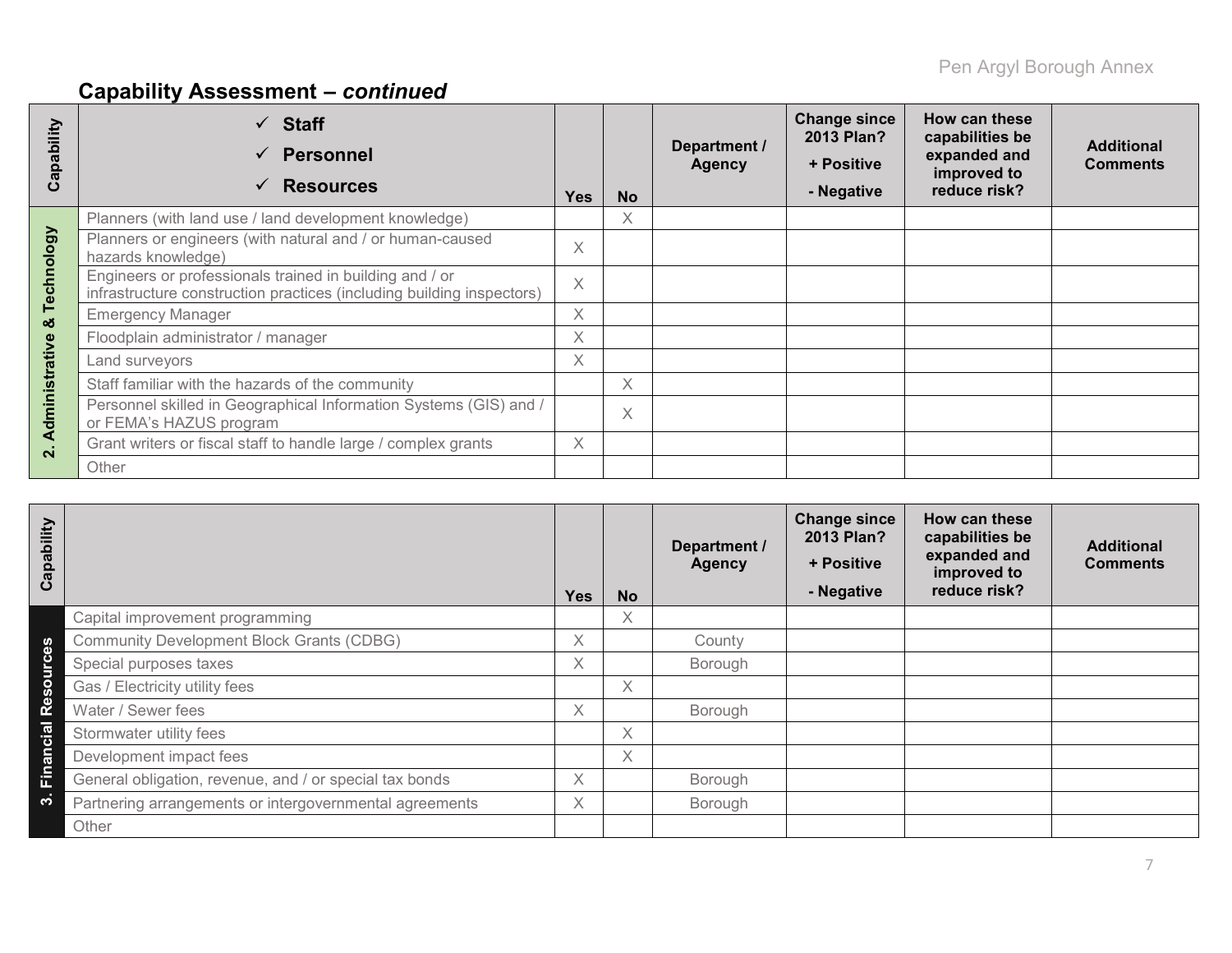# **Capability Assessment –** *continued*

| Capability           | Program<br>Organization                                                                                                                                           | <b>Yes</b> | <b>No</b> | Department /<br><b>Agency</b> | <b>Change since</b><br>2013 Plan?<br>+ Positive<br>- Negative | How can these<br>capabilities be<br>expanded and<br>improved to<br>reduce risk? | <b>Additional</b><br><b>Comments</b> |
|----------------------|-------------------------------------------------------------------------------------------------------------------------------------------------------------------|------------|-----------|-------------------------------|---------------------------------------------------------------|---------------------------------------------------------------------------------|--------------------------------------|
|                      | <b>Firewise Communities Certification</b>                                                                                                                         |            | X         |                               |                                                               |                                                                                 |                                      |
|                      | <b>StormReady Certification</b>                                                                                                                                   |            | X         |                               |                                                               |                                                                                 |                                      |
|                      | Natural disaster or safety-related school programs                                                                                                                |            | Χ         |                               |                                                               |                                                                                 |                                      |
| <b>Outreach</b><br>ಜ | Ongoing public education or information programs such as,<br>responsible water use, fire safety, household preparedness, and<br>environmental education.          | X          |           | County                        |                                                               |                                                                                 |                                      |
| ducation             | Public-private partnership initiatives addressing disaster related<br>issues.                                                                                     |            | X         |                               |                                                               |                                                                                 |                                      |
| ш<br>÷               | Local citizen groups or non-profit organizations focused on<br>environmental protection, emergency preparedness, access and<br>functional needs populations, etc. | X          |           | County, FEMA,<br><b>PEMA</b>  |                                                               |                                                                                 |                                      |
|                      | Other                                                                                                                                                             |            |           |                               |                                                               |                                                                                 |                                      |

| Capability      |                                | Limited | <b>Degree of Capability</b><br><b>Moderate</b> | High | Change since the 2013 Hazard<br><b>Mitigation Plan?</b><br>If so, how? | <b>Additional Comments</b> |
|-----------------|--------------------------------|---------|------------------------------------------------|------|------------------------------------------------------------------------|----------------------------|
|                 | <b>Planning and Regulatory</b> |         | Χ                                              |      |                                                                        |                            |
| essment<br>Self | Administrative and Technical   | X       |                                                |      |                                                                        |                            |
| ທ່              | Financial                      | Χ       |                                                |      |                                                                        |                            |
|                 | <b>Education and Outreach</b>  |         | X                                              |      |                                                                        |                            |

# **Known or Anticipated Future Development / Redevelopment**

| Development /<br><b>Property Name</b> |                        | Type of Development   Number of Structures | <b>Location</b> | <b>Known Hazard Zone</b> | <b>Description / Status</b> |
|---------------------------------------|------------------------|--------------------------------------------|-----------------|--------------------------|-----------------------------|
| <b>Albion Ventures</b>                | Residential<br>Jnknown |                                            | Railroad Avenue | No                       |                             |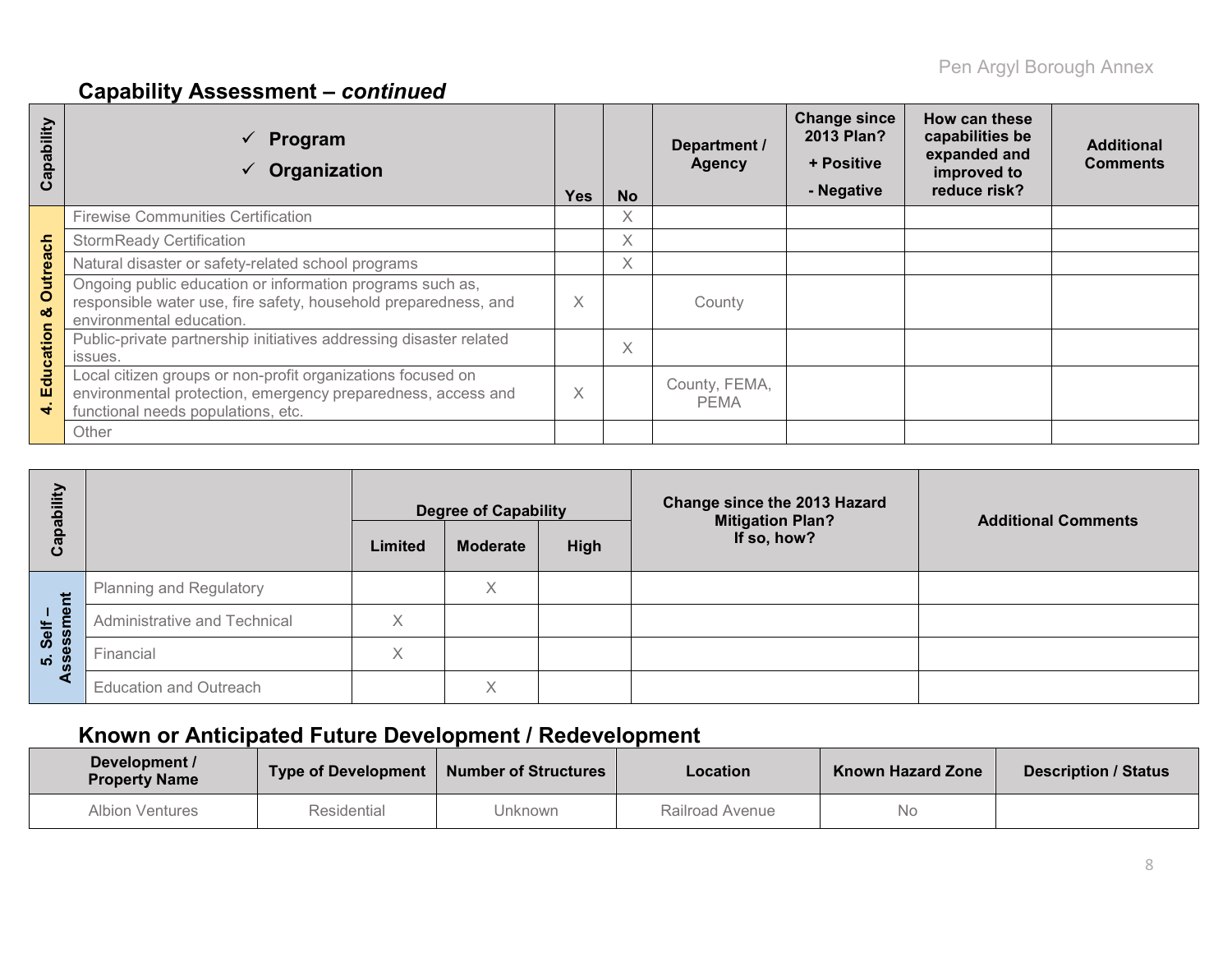# **Natural & Non-Natural Event History Specific to Pen Argyl Borough**

| Type of Event and Date(s)               | <b>FEMA Disaster #</b><br>(if applicable) | Local Damage(s) or Loss(es)                                                |
|-----------------------------------------|-------------------------------------------|----------------------------------------------------------------------------|
| Winter Storm, February 2014             |                                           | Snow removal                                                               |
| Pennsylvania COVID-19 Pandemic - 1/2020 | DR-4506-PA                                | Emergency Protective measures to combat COVID-19 Pandemic.                 |
| Remnant of Hurricane Ida                | <b>DR-4618-PA</b>                         | Assistance to eligible individuals and families affected by this disaster. |

# **2013 Municipal Action Plan Status**

|                                                                         |                                                                                                                                                                                                                                                                                                                                                                                                                                                                                                                  |  |                                                  | <b>Status</b>        |           |                      |                                                     |
|-------------------------------------------------------------------------|------------------------------------------------------------------------------------------------------------------------------------------------------------------------------------------------------------------------------------------------------------------------------------------------------------------------------------------------------------------------------------------------------------------------------------------------------------------------------------------------------------------|--|--------------------------------------------------|----------------------|-----------|----------------------|-----------------------------------------------------|
| <b>Existing Mitigation Action</b><br>(from 2013 Hazard Mitigation Plan) |                                                                                                                                                                                                                                                                                                                                                                                                                                                                                                                  |  | Progress<br>No Progre<br>Unknown<br>$\mathbf{C}$ | ontinuous<br>$\circ$ | Completed | ued<br>contin<br>Dis | <b>Additional Comments</b>                          |
|                                                                         | Stormwater Management Upgrades - Expand the municipal stormwater<br>system to manage stormwater-flooding problems in the area of Moyer<br>Avenue and Hazen Avenue. Preliminary project scoping identifies<br>approximately 1,400 linear feet of piping and 11 inlets.                                                                                                                                                                                                                                            |  |                                                  |                      | $\times$  |                      | Action not carried through to the 2018 Action Plan. |
| $\overline{2}$                                                          | Retrofit structures located in hazard-prone areas to protect structures<br>from future damage, with repetitive loss and severe repetitive loss<br>properties as priority.<br>Phase 1: Identify appropriate candidates for retrofitting based on cost-<br>effectiveness versus relocation.<br>Phase 2: Where retrofitting is determined to be a viable option, work with<br>property owners toward implementation of that action based on available<br>funding from FEMA and local match availability.            |  |                                                  | X                    |           |                      |                                                     |
| 3                                                                       | Purchase, or relocate structures located in hazard-prone areas to protect<br>structures from future damage, with repetitive loss and severe repetitive<br>loss properties as priority.<br>Phase 1: Identify appropriate candidates for relocation based on cost-<br>effectiveness versus retrofitting.<br>Phase 2: Where relocation is determined to be a viable option, work with<br>property owners toward implementation of that action based on available<br>funding from FEMA and local match availability. |  |                                                  | X                    |           |                      |                                                     |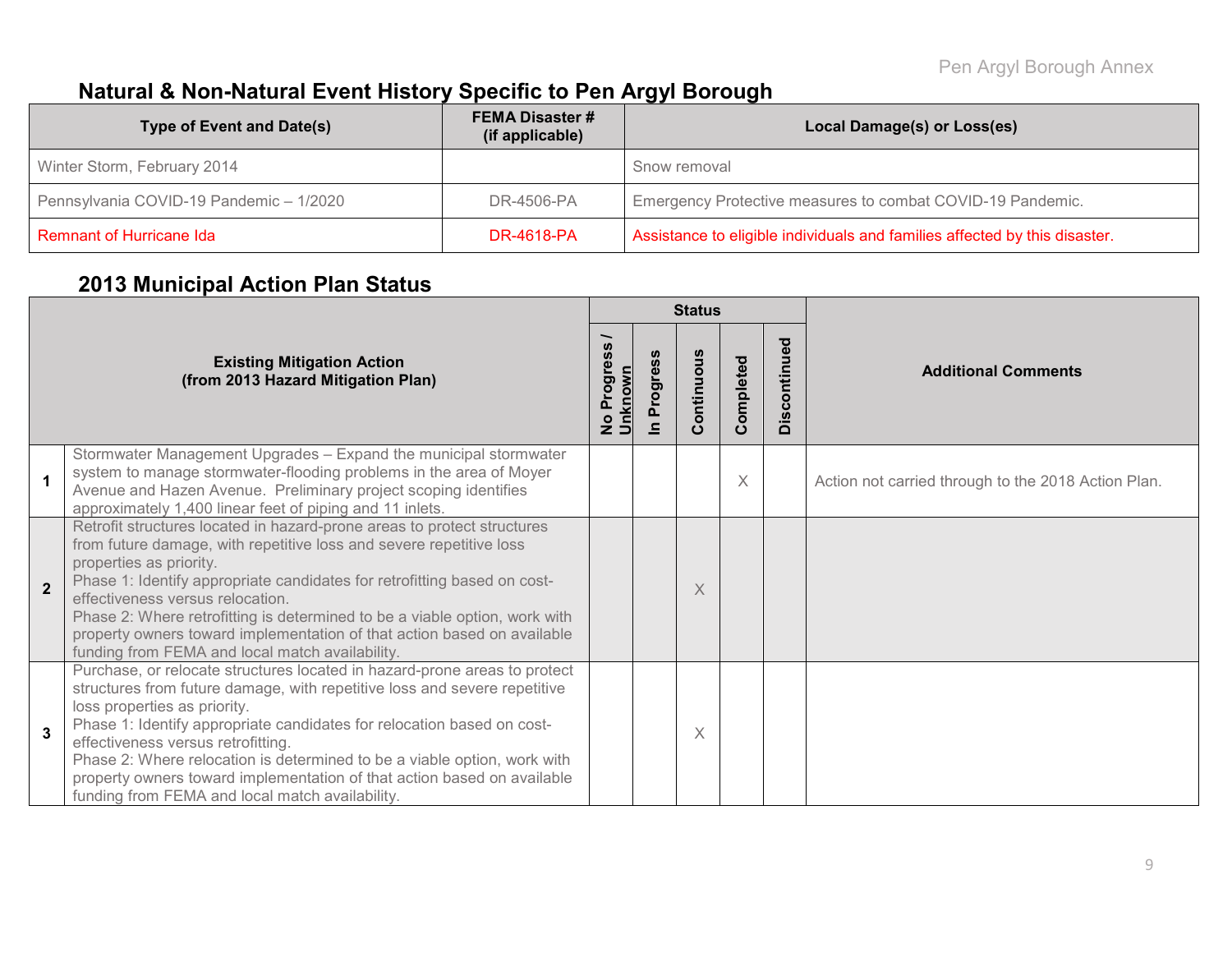# **2013 Municipal Action Plan Status –** *continued*

|                         |                                                                                                                                                                                                                                                                                                                                                                                                                                                                                                                                                                                                                                                                                                                                                                                                                                                                                                                                                                                                                                              |                                  |             | <b>Status</b> |           |              |                                                 |  |  |
|-------------------------|----------------------------------------------------------------------------------------------------------------------------------------------------------------------------------------------------------------------------------------------------------------------------------------------------------------------------------------------------------------------------------------------------------------------------------------------------------------------------------------------------------------------------------------------------------------------------------------------------------------------------------------------------------------------------------------------------------------------------------------------------------------------------------------------------------------------------------------------------------------------------------------------------------------------------------------------------------------------------------------------------------------------------------------------|----------------------------------|-------------|---------------|-----------|--------------|-------------------------------------------------|--|--|
|                         | <b>Existing Mitigation Action</b><br>(from 2013 Hazard Mitigation Plan)                                                                                                                                                                                                                                                                                                                                                                                                                                                                                                                                                                                                                                                                                                                                                                                                                                                                                                                                                                      | Progress<br>No Progre<br>Unknown | In Progress | Continuous    | Completed | Discontinued | <b>Additional Comments</b>                      |  |  |
| $\overline{\mathbf{4}}$ | Maintain compliance with and good-standing in the NFIP including<br>adoption and enforcement of floodplain management requirements (e.g.<br>regulating all new and substantially improved construction in Special<br>Hazard Flood Areas), floodplain identification and mapping, and flood<br>insurance outreach to the community.<br>Further, continue to meet and/or exceed the minimum NFIP standards<br>and criteria through the following NFIP- related continued compliance<br>actions below.                                                                                                                                                                                                                                                                                                                                                                                                                                                                                                                                          |                                  |             | X             |           |              |                                                 |  |  |
| 5                       | Conduct and facilitate community and public education and outreach for<br>residents and businesses to include, but not be limited to, the following<br>to promote and effect natural hazard risk reduction: Provide and<br>maintain links to the HMP website, and regularly post notices on the<br>County/municipal homepage(s) referencing the HMP webpages.<br>Prepare and distribute informational letters to flood vulnerable property<br>owners and neighborhood associations, explaining the availability of<br>mitigation grant funding to mitigate their properties, and instructing them<br>on how they can learn more and implement mitigation.<br>Use email notification systems and newsletters to better educate the<br>public on flood insurance, the availability of mitigation grant funding, and<br>personal natural hazard risk reduction measures.<br>Work with neighborhood associations, civic and business groups to<br>disseminate information on flood insurance and the availability of<br>mitigation grant funding |                                  |             | X             |           |              |                                                 |  |  |
| $\bf 6$                 | Begin the process to adopt higher regulatory standards to manage flood<br>risk (i.e. increased freeboard, cumulative substantial<br>damage/improvements).                                                                                                                                                                                                                                                                                                                                                                                                                                                                                                                                                                                                                                                                                                                                                                                                                                                                                    |                                  |             |               | X         |              | Action carried through to the 2018 Action Plan. |  |  |
| $\overline{7}$          | Determine if a Community Assistance Visit (CAV) or Community<br>Assistance Contact (CAC) is needed, and schedule if needed.                                                                                                                                                                                                                                                                                                                                                                                                                                                                                                                                                                                                                                                                                                                                                                                                                                                                                                                  |                                  |             |               | $\times$  |              | Action carried through to the 2018 Action Plan. |  |  |
| 8                       | Have designated NFIP Floodplain Administrator (FPA) become a<br>Certified Floodplain Manager through the ASFPM, and pursue relevant<br>continuing education training such as FEMA Benefit-Cost Analysis.                                                                                                                                                                                                                                                                                                                                                                                                                                                                                                                                                                                                                                                                                                                                                                                                                                     | X                                |             |               |           |              |                                                 |  |  |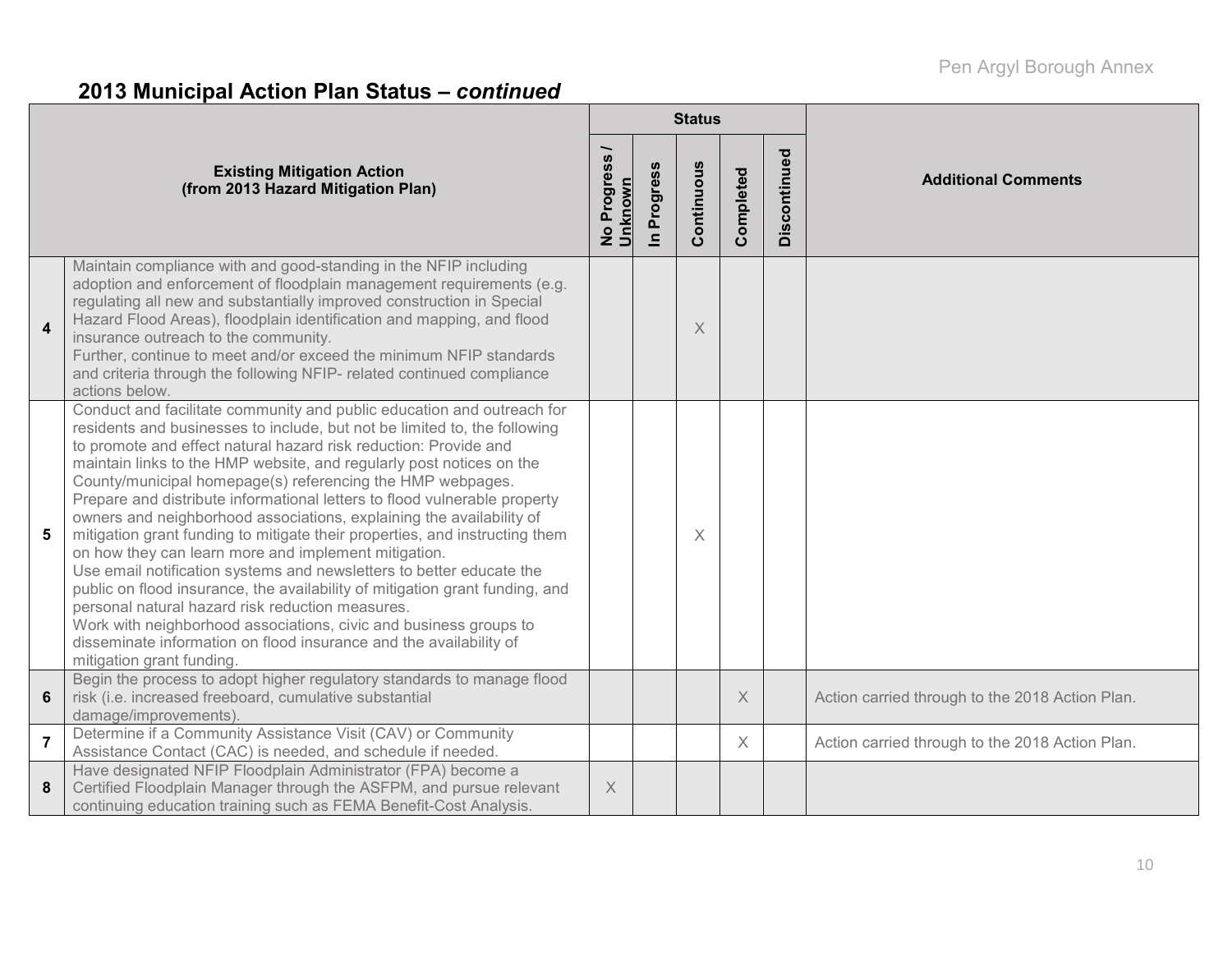### **2013 Municipal Action Plan Status –** *continued*

|    |                                                                                                                                                                                                                                                                                                                                                                                               |                                                  |             | <b>Status</b> |           |              |                            |  |  |
|----|-----------------------------------------------------------------------------------------------------------------------------------------------------------------------------------------------------------------------------------------------------------------------------------------------------------------------------------------------------------------------------------------------|--------------------------------------------------|-------------|---------------|-----------|--------------|----------------------------|--|--|
|    | <b>Existing Mitigation Action</b><br>(from 2013 Hazard Mitigation Plan)                                                                                                                                                                                                                                                                                                                       | ၷ<br>Progres<br>No Progr <del>e</del><br>Unknown | In Progress | Continuous    | Completed | Discontinued | <b>Additional Comments</b> |  |  |
| 9  | Participate in the Community Rating System (CRS) to further manage<br>flood risk and reduce flood insurance premiums for NFIP policyholders.<br>This shall start with the submission to FEMA-DHS of a Letter of Intent to<br>join CRS, followed by the completion and submission of an application to<br>the program once the community's current compliance with the NFIP is<br>established. | $\times$                                         |             |               |           |              |                            |  |  |
| 10 | Archive elevation certificates                                                                                                                                                                                                                                                                                                                                                                |                                                  |             | $\times$      |           |              |                            |  |  |
| 11 | Continue to support the implementation, monitoring, maintenance, and<br>updating of this Plan, as defined in Section 7.0                                                                                                                                                                                                                                                                      |                                                  |             | X             |           |              |                            |  |  |
| 12 | Complete the ongoing updates of the Comprehensive Emergency<br><b>Management Plans</b>                                                                                                                                                                                                                                                                                                        |                                                  |             | $\times$      |           |              |                            |  |  |
| 13 | Create/enhance/maintain mutual aid agreements with neighboring<br>communities for continuity of operations.                                                                                                                                                                                                                                                                                   |                                                  |             | X             |           |              |                            |  |  |
| 14 | Identify and develop agreements with entities that can provide support<br>with FEMA/PEMA paperwork after disasters; qualified damage<br>assessment personnel - Improve post-disaster capabilities - damage<br>assessment; FEMA/PEMA paperwork compilation, submissions, record-<br>keeping                                                                                                    |                                                  |             | X             |           |              |                            |  |  |
| 15 | Work with regional agencies (i.e. County and PEMA) to help develop<br>damage assessment capabilities at the local level through such things as<br>training programs, certification of qualified individuals (e.g. code officials,<br>floodplain managers, engineers).                                                                                                                         |                                                  |             | X             |           |              |                            |  |  |

#### **Notes:**

**1.** Actions not carried through to the 2018 Action Plan are so noted.

**2.** To maintain National Flood Insurance Program (NFIP) compliance, actions related to the NFIP were carried through to the 2018 Action Plan even if identified by the municipality as completed.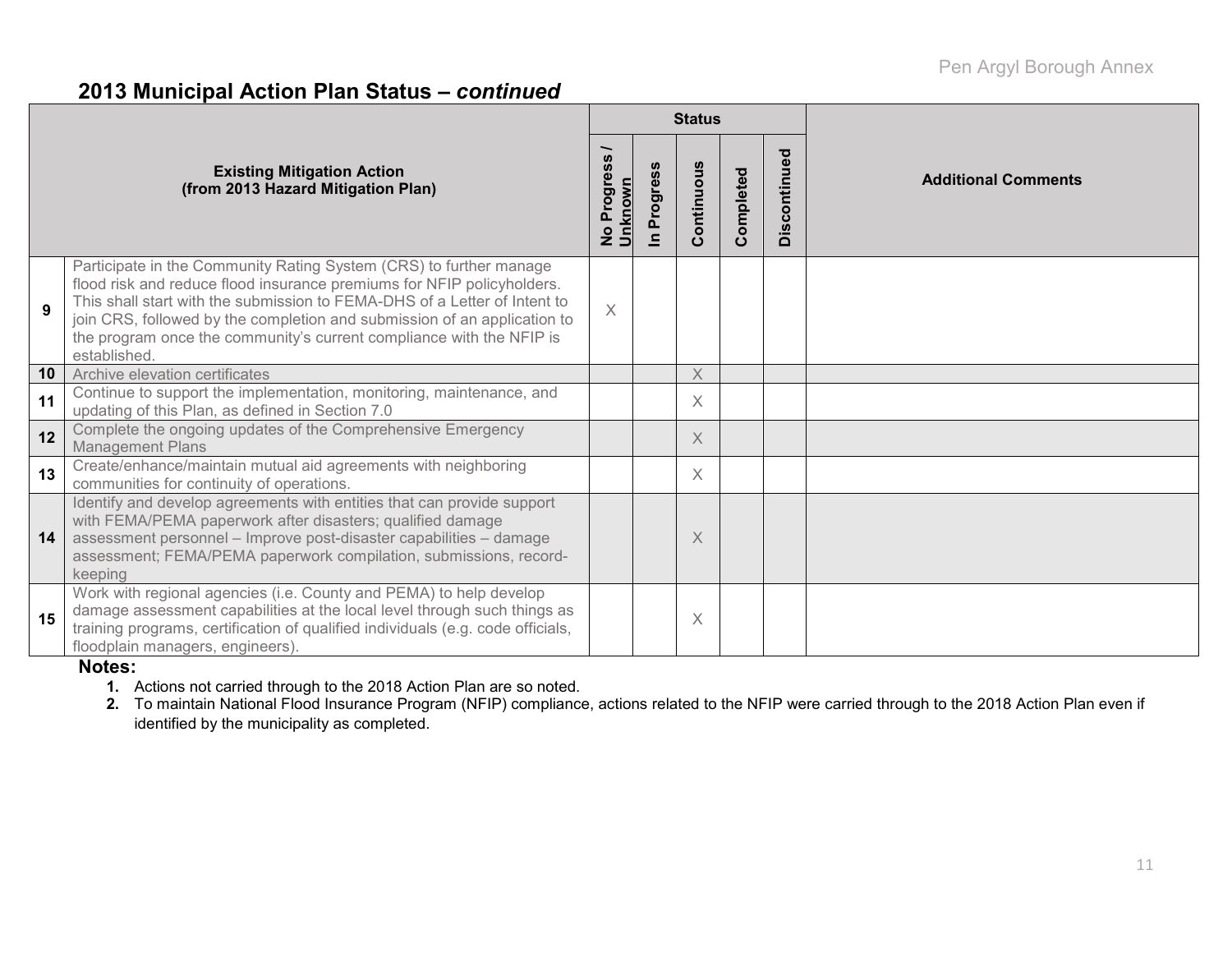# **2018 Mitigation Action Plan**

|                         | <b>Mitigation Action</b>                                                                                                                                                                                                                                                                                                                                                                                                                                                                                                               | <b>Mitigation</b><br><b>Technique</b><br>Category | Hazard(s)<br><b>Addressed</b> | <b>Priority</b><br>(H/M/L) | <b>Estimated</b><br>Cost | <b>Potential</b><br><b>Funding</b>                                                                                | <b>Lead Agency</b><br>/ Department                                                                                           | Implementation<br><b>Schedule</b>      | <b>Applies to New</b><br>and $/$ or<br><b>Existing</b><br><b>Structures</b> |
|-------------------------|----------------------------------------------------------------------------------------------------------------------------------------------------------------------------------------------------------------------------------------------------------------------------------------------------------------------------------------------------------------------------------------------------------------------------------------------------------------------------------------------------------------------------------------|---------------------------------------------------|-------------------------------|----------------------------|--------------------------|-------------------------------------------------------------------------------------------------------------------|------------------------------------------------------------------------------------------------------------------------------|----------------------------------------|-----------------------------------------------------------------------------|
| $\overline{\mathbf{1}}$ | Retrofit structures located in<br>hazard-prone areas to protect<br>structures from future damage,<br>with repetitive loss and severe<br>repetitive loss properties as<br>priority.<br>Phase 1: Identify appropriate<br>candidates for retrofitting based<br>on cost-effectiveness versus<br>relocation.<br>Phase 2: Where retrofitting is<br>determined to be a viable option,<br>work with property owners toward<br>implementation of that action<br>based on available funding from<br>FEMA and local match availability.           | Structure &<br>Infrastructure                     | Flood                         | Medium-<br>High            | <b>High</b>              | <b>FEMA</b><br>Mitigation<br>Grant<br>Programs<br>and local<br>budget (or<br>property<br>owner) for<br>cost share | Municipality<br>(via Municipal<br>Engineer/NFIP<br>Floodplain<br>Administrator)<br>with support<br>from PEMA,<br><b>FEMA</b> | Long-term<br>(depending on<br>funding) | Existing                                                                    |
| $\overline{2}$          | Purchase, or relocate structures<br>located in hazard- prone areas to<br>protect structures from future<br>damage, with repetitive loss and<br>severe repetitive loss properties<br>as priority. Phase 1: Identify<br>appropriate candidates for<br>relocation based on cost-<br>effectiveness versus retrofitting.<br>Phase 2: Where relocation is<br>determined to be a viable option,<br>work with property owners toward<br>implementation of that action<br>based on available funding from<br>FEMA and local match availability. | Structure &<br>Infrastructure                     | Flood                         | Medium-<br>High            | High                     | <b>FEMA</b><br>Mitigation<br>Grant<br>Programs<br>and local<br>budget (or<br>property<br>owner) for<br>cost share | Municipality<br>(via Municipal<br>Engineer/NFIP<br>Floodplain<br>Administrator)<br>with support<br>from PEMA,<br><b>FEMA</b> | Long-term<br>(depending on<br>funding) | <b>Existing</b>                                                             |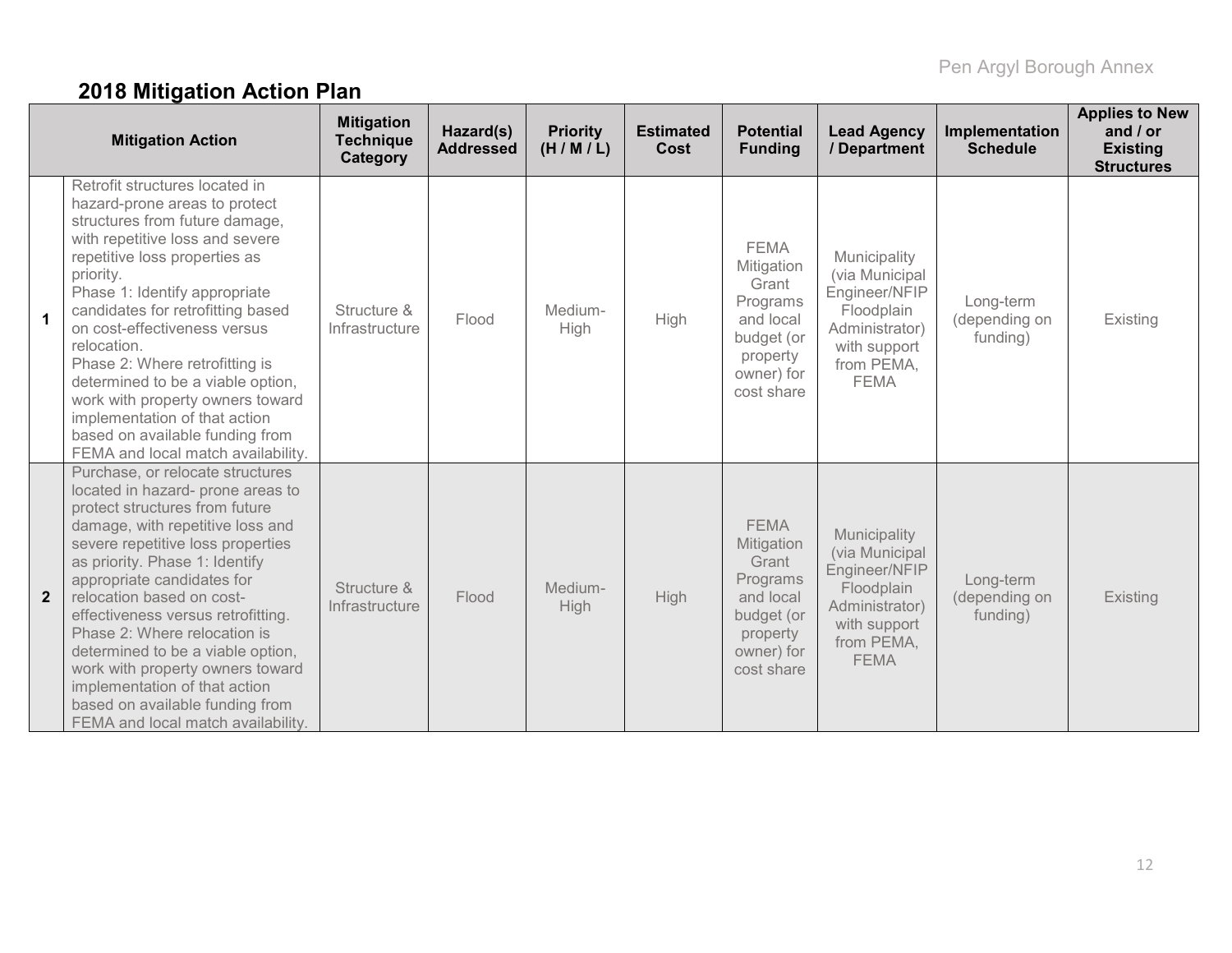|   | <b>Mitigation Action</b>                                                                                                                                                                                                                                                                                                                                                                                                                                                                                                       | <b>Mitigation</b><br>Technique<br>Category | Hazard(s)<br><b>Addressed</b> | <b>Priority</b><br>(H/M/L) | <b>Estimated</b><br>Cost | <b>Potential</b><br><b>Funding</b> | <b>Lead Agency</b><br>/ Department                                                                                              | Implementation<br><b>Schedule</b> | <b>Applies to New</b><br>and $/$ or<br><b>Existing</b><br><b>Structures</b> |
|---|--------------------------------------------------------------------------------------------------------------------------------------------------------------------------------------------------------------------------------------------------------------------------------------------------------------------------------------------------------------------------------------------------------------------------------------------------------------------------------------------------------------------------------|--------------------------------------------|-------------------------------|----------------------------|--------------------------|------------------------------------|---------------------------------------------------------------------------------------------------------------------------------|-----------------------------------|-----------------------------------------------------------------------------|
| 3 | Maintain compliance with and<br>good-standing in the NFIP<br>including adoption and<br>enforcement of floodplain<br>management requirements (e.g.<br>regulating all new and<br>substantially improved<br>construction in Special Hazard<br>Flood Areas), floodplain<br>identification and mapping, and<br>flood insurance outreach to the<br>community.<br>Further, continue to meet and/or<br>exceed the minimum NFIP<br>standards and criteria through the<br>following NFIP- related continued<br>compliance actions below. | Local Plans<br>&<br>Regulations            | Flood                         | High                       | Low -<br>Medium          | Municipal<br><b>Budget</b>         | Municipality<br>(via Municipal<br>Engineer/NFIP<br>Floodplain<br>Administrator<br>with support<br>from PEMA,<br><b>ISO FEMA</b> | Ongoing                           | New &<br>Existing                                                           |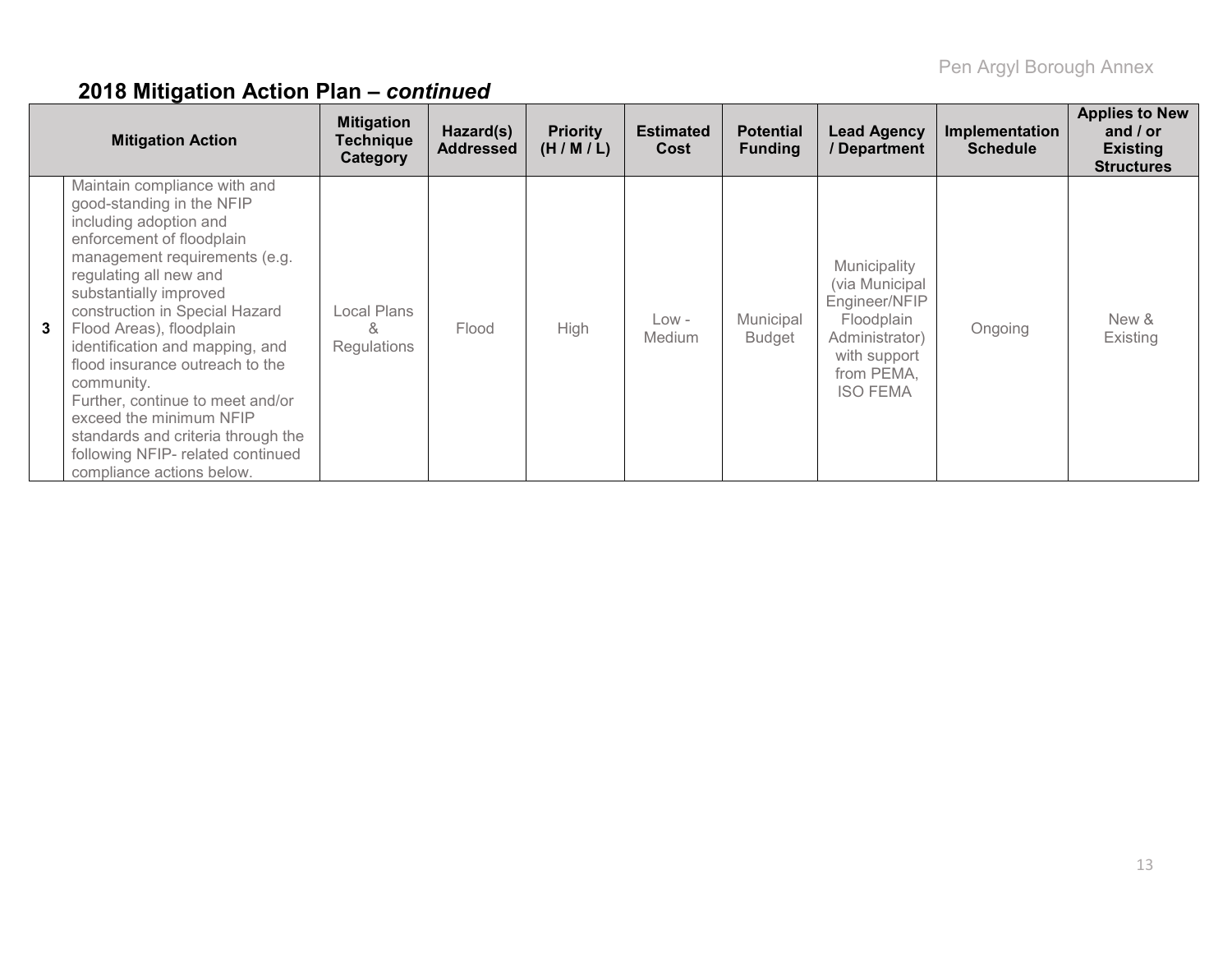|                         | <b>Mitigation Action</b>                                                                                                                                                                                                                                                                                                                                                                                                                                                                                                                                                                                                                                                                                                                                                                                                                                                                                                                                                                                                                                                                         | <b>Mitigation</b><br><b>Technique</b><br>Category | Hazard(s)<br><b>Addressed</b> | <b>Priority</b><br>(H/M/L) | <b>Estimated</b><br>Cost | <b>Potential</b><br><b>Funding</b> | <b>Lead Agency</b><br>/ Department                                       | Implementation<br><b>Schedule</b> | <b>Applies to New</b><br>and $/$ or<br><b>Existing</b><br><b>Structures</b> |
|-------------------------|--------------------------------------------------------------------------------------------------------------------------------------------------------------------------------------------------------------------------------------------------------------------------------------------------------------------------------------------------------------------------------------------------------------------------------------------------------------------------------------------------------------------------------------------------------------------------------------------------------------------------------------------------------------------------------------------------------------------------------------------------------------------------------------------------------------------------------------------------------------------------------------------------------------------------------------------------------------------------------------------------------------------------------------------------------------------------------------------------|---------------------------------------------------|-------------------------------|----------------------------|--------------------------|------------------------------------|--------------------------------------------------------------------------|-----------------------------------|-----------------------------------------------------------------------------|
| $\overline{\mathbf{4}}$ | Conduct and facilitate community<br>and public education and outreach<br>for residents and businesses to<br>include, but not be limited to, the<br>following to promote and effect<br>natural hazard risk reduction:<br>Provide and maintain links to the<br>HMP website, and regularly post<br>notices on the<br>County/municipal homepage(s)<br>referencing the HMP webpages.<br>Prepare and distribute<br>informational letters to flood<br>vulnerable property owners and<br>neighborhood associations,<br>explaining the availability of<br>mitigation grant funding to mitigate<br>their properties, and instructing<br>them on how they can learn more<br>and implement mitigation.<br>Use email notification systems and<br>newsletters to better educate the<br>public on flood insurance, the<br>availability of mitigation grant<br>funding, and personal natural<br>hazard risk reduction measures.<br>Work with neighborhood<br>associations, civic and business<br>groups to disseminate information<br>on flood insurance and the<br>availability of mitigation grant<br>funding. | Education<br>& Awareness                          | All Hazards                   | High                       | $Low-$<br>Medium         | Municipal<br><b>Budget</b>         | Municipality<br>with support<br>from Planning<br>Partners,<br>PEMA, FEMA | Short-term                        | N/A                                                                         |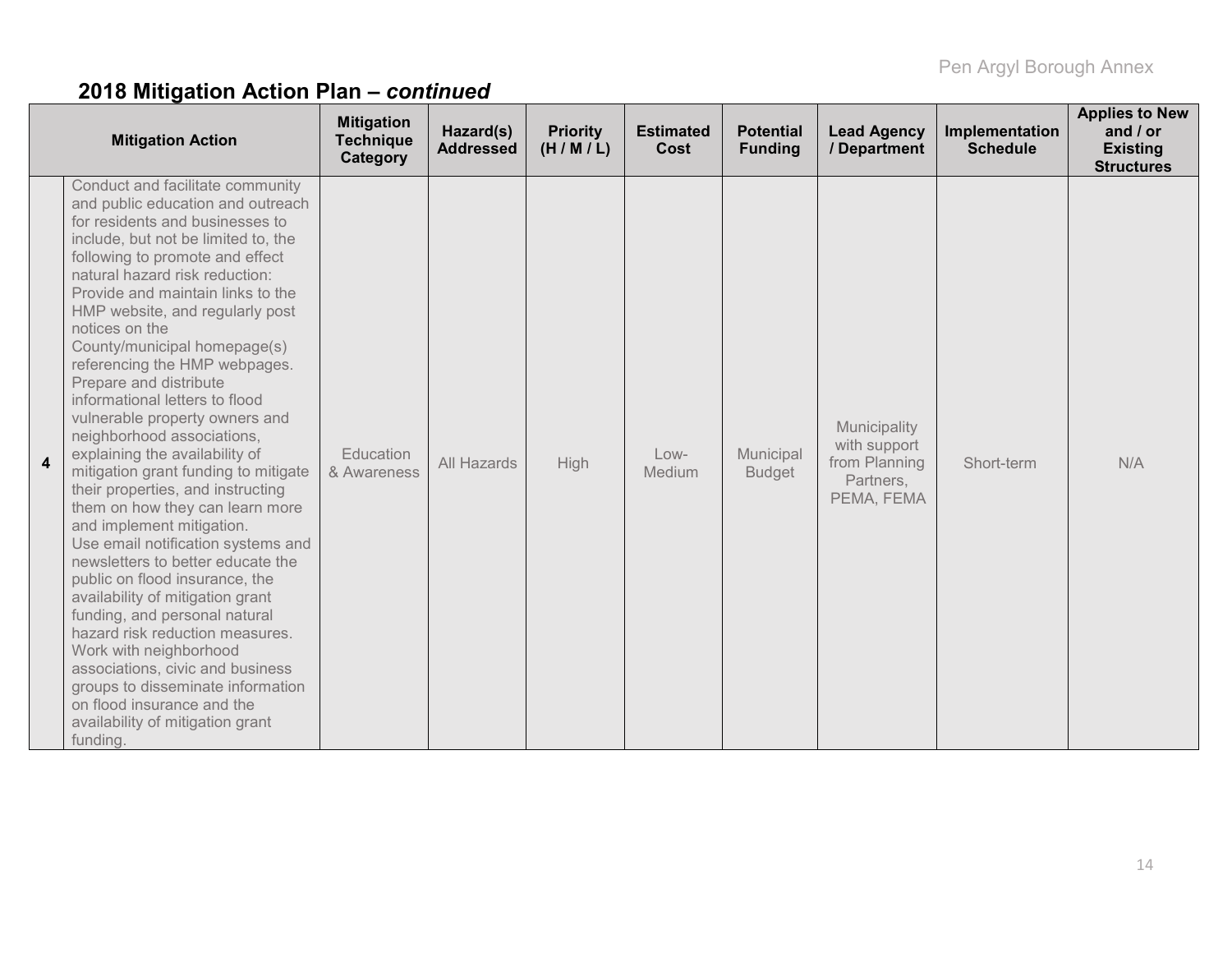|                | <b>Mitigation Action</b>                                                                                                                                                                                                                                                                                                                                                                                           | <b>Mitigation</b><br><b>Technique</b><br><b>Category</b> | Hazard(s)<br><b>Addressed</b> | <b>Priority</b><br>(H/M/L) | <b>Estimated</b><br>Cost | <b>Potential</b><br><b>Funding</b> | <b>Lead Agency</b><br>/ Department                                                                                           | Implementation<br><b>Schedule</b>       | <b>Applies to New</b><br>and $/$ or<br><b>Existing</b><br><b>Structures</b> |
|----------------|--------------------------------------------------------------------------------------------------------------------------------------------------------------------------------------------------------------------------------------------------------------------------------------------------------------------------------------------------------------------------------------------------------------------|----------------------------------------------------------|-------------------------------|----------------------------|--------------------------|------------------------------------|------------------------------------------------------------------------------------------------------------------------------|-----------------------------------------|-----------------------------------------------------------------------------|
| 5              | Begin and/or continue the process<br>to adopt higher regulatory<br>standards to manage flood risk<br>(i.e. increased freeboard,<br>cumulative substantial<br>damage/improvements).                                                                                                                                                                                                                                 | Local Plans<br>&<br><b>Regulations</b>                   | Flood                         | High                       | Low                      | Municipal<br><b>Budget</b>         | Municipality<br>(via Municipal<br>Engineer/NFIP<br>Floodplain<br>Administrator)<br>with support<br>from PEMA,<br><b>FEMA</b> | Short-term                              | New &<br>Existing                                                           |
| 6              | Have designated NFIP Floodplain<br>Administrator (FPA) become a<br>Certified Floodplain Manager<br>through the ASFPM and/or pursue<br>relevant continuing education<br>training such as FEMA Benefit-<br>Cost Analysis.                                                                                                                                                                                            | <b>Local Plans</b><br>$\alpha$<br><b>Regulations</b>     | Flood                         | <b>High</b>                | Low                      | Municipal<br><b>Budget</b>         | <b>NFIP</b><br>Floodplain<br>Administrator                                                                                   | Short-term<br>(depending on<br>funding) | N/A                                                                         |
| $\overline{7}$ | Participate in the Community<br>Rating System (CRS) to further<br>manage flood risk and reduce<br>flood insurance premiums for<br>NFIP policyholders. This shall<br>start with the submission to<br>FEMA-DHS of a Letter of Intent to<br>join CRS, followed by the<br>completion and submission of an<br>application to the program once<br>the community's current<br>compliance with the NFIP is<br>established. | <b>Local Plans</b><br>&<br>Regulations                   | Flood                         | Medium                     | Low                      | Municipal<br><b>Budget</b>         | <b>NFIP</b><br>Floodplain<br>Administrator<br>with support<br>from PADEP,<br>PEMA, FEMA                                      | Short-term                              | N/A                                                                         |
| 8              | Obtain and archive elevation<br>certificates for NFIP compliance.                                                                                                                                                                                                                                                                                                                                                  | <b>Local Plans</b><br>$\alpha$<br><b>Regulations</b>     | Flood                         | High                       | Low                      | Municipal<br><b>Budget</b>         | <b>NFIP</b><br>Floodplain<br>Administrator                                                                                   | Ongoing                                 | N/A                                                                         |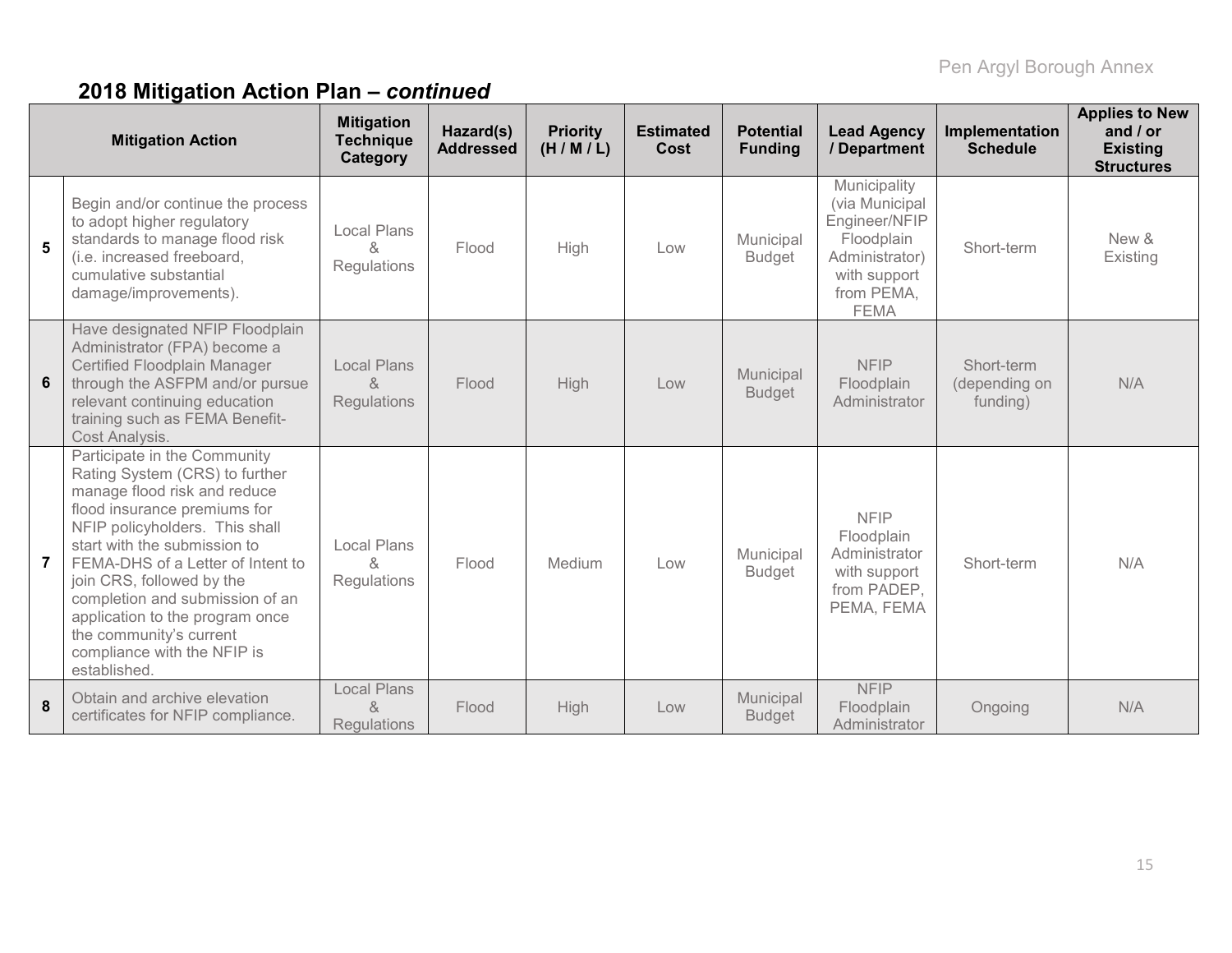|    | <b>Mitigation Action</b>                                                                                                                                                                                                                                                | <b>Mitigation</b><br><b>Technique</b><br>Category                | Hazard(s)<br><b>Addressed</b> | <b>Priority</b><br>(H/M/L) | <b>Estimated</b><br>Cost                  | <b>Potential</b><br><b>Funding</b>                                                                        | <b>Lead Agency</b><br>/ Department                                                                                                                                               | Implementation<br><b>Schedule</b> | <b>Applies to New</b><br>and $/$ or<br><b>Existing</b><br><b>Structures</b> |
|----|-------------------------------------------------------------------------------------------------------------------------------------------------------------------------------------------------------------------------------------------------------------------------|------------------------------------------------------------------|-------------------------------|----------------------------|-------------------------------------------|-----------------------------------------------------------------------------------------------------------|----------------------------------------------------------------------------------------------------------------------------------------------------------------------------------|-----------------------------------|-----------------------------------------------------------------------------|
| 9  | Continue to support the<br>implementation, monitoring,<br>maintenance, and updating of this<br>Plan, as defined in Section 7.0                                                                                                                                          | All<br>Categories                                                | All Hazards                   | High                       | $Low - High$<br>(for<br>5-year<br>update) | Municipal<br>Budget,<br>possibly<br><b>FEMA</b><br>Mitigation<br>Grant<br>Funding<br>for 5-year<br>update | Municipality<br>(via mitigation<br>planning point<br>of contacts)<br>with support<br>from Planning<br><b>Partners</b><br>(through their<br>Points of<br>Contact),<br><b>PEMA</b> | Ongoing                           | New &<br>Existing                                                           |
| 10 | Complete the ongoing updates of<br>the<br><b>Comprehensive Emergency</b><br><b>Management Plans</b>                                                                                                                                                                     | <b>Local Plans</b><br>$\mathcal{R}_{\mathcal{C}}$<br>Regulations | All Hazards                   | High                       | Low                                       | Municipal<br><b>Budget</b>                                                                                | Municipality<br>with support<br>from PEMA                                                                                                                                        | Ongoing                           | New &<br>Existing                                                           |
| 11 | Create/enhance/maintain mutual<br>aid agreements with neighboring<br>communities for continuity of<br>operations.                                                                                                                                                       | All<br>Categories                                                | All Hazards                   | High                       | Low                                       | Municipal<br><b>Budget</b>                                                                                | Municipality<br>with support<br>from<br>Surrounding<br>municipalities<br>and County                                                                                              | Ongoing                           | New &<br>Existing                                                           |
| 12 | Develop and maintain capabilities<br>to process FEMA/PEMA<br>paperwork after disasters;<br>qualified damage assessment<br>personnel - Improve post-disaster<br>capabilities - damage<br>assessment; FEMA/PEMA<br>paperwork compilation,<br>submissions, record keeping. | Education<br>& Awareness                                         | All Hazards                   | Medium                     | Medium                                    | Municipal<br><b>Budget</b>                                                                                | Municipality<br>with support<br>from County,<br>PEMA, FEMA                                                                                                                       | Short-term                        | N/A                                                                         |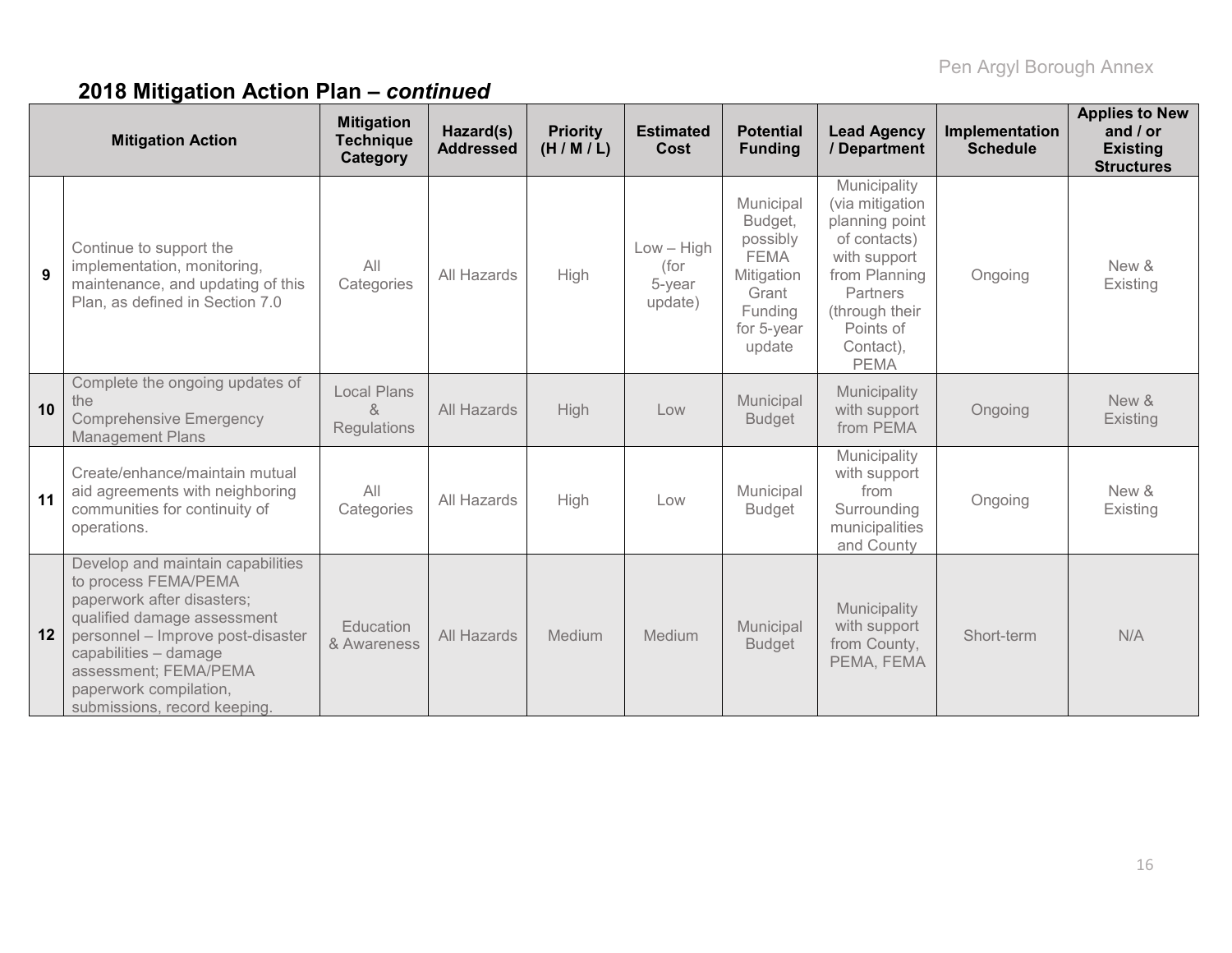|    | <b>Mitigation Action</b>                                                                                                                                                                                                                                                          | <b>Mitigation</b><br><b>Technique</b><br>Category | Hazard(s)<br><b>Addressed</b>                          | <b>Priority</b><br>(H/M/L) | <b>Estimated</b><br>Cost | <b>Potential</b><br><b>Funding</b>                           | <b>Lead Agency</b><br>/ Department                                                      | Implementation<br><b>Schedule</b>                  | <b>Applies to New</b><br>and $/$ or<br><b>Existing</b><br><b>Structures</b> |
|----|-----------------------------------------------------------------------------------------------------------------------------------------------------------------------------------------------------------------------------------------------------------------------------------|---------------------------------------------------|--------------------------------------------------------|----------------------------|--------------------------|--------------------------------------------------------------|-----------------------------------------------------------------------------------------|----------------------------------------------------|-----------------------------------------------------------------------------|
| 13 | Work with regional agencies (i.e.<br>County and PEMA) to help<br>develop damage assessment<br>capabilities at the local level<br>through such things as training<br>programs, certification of qualified<br>individuals (e.g. code officials,<br>floodplain managers, engineers). | Education<br>& Awareness                          | All Hazards                                            | Medium                     | Medium                   | Municipal<br>budget,<br><b>FEMA</b><br>HMA grant<br>programs | Municipality<br>with support<br>from County,<br><b>PEMA</b>                             | Short-, long-<br>term<br>(depending on<br>funding) | N/A                                                                         |
| 14 | Coordinate with the County<br>Emergency<br>Management Agency and PA<br>Department of Health, which is<br>responsible for setting up points of<br>distribution and providers for<br>immunizations.                                                                                 | <b>Local Plans</b><br>Regulations                 | Pandemic<br>and<br>Infectious<br><b>Disease</b>        | Medium                     | Low                      | Municipal<br><b>Budget</b>                                   | Municipality,<br>working with<br><b>County EMA</b><br>and PA<br>Department of<br>Health | Ongoing                                            | N/A                                                                         |
| 15 | Devise an employee vaccination<br>and immunization plan to prevent<br>an outbreak within the municipal<br>employee ranks.                                                                                                                                                         | <b>Local Plans</b><br>x,<br>Regulations           | Pandemic<br>and<br>Infectious<br><b>Disease</b>        | Medium                     | Low                      | Municipal<br><b>Budget</b>                                   | Municipality                                                                            | Short-term                                         | N/A                                                                         |
| 16 | Devise a municipal continuity of<br>operations plan to keep essential<br>services running in the event that<br>a significant portion of the<br>workforce is affected.                                                                                                             | <b>Local Plans</b><br>&<br>Regulations            | Pandemic<br>and<br>Infectious<br><b>Disease</b>        | Medium                     | Low                      | Municipal<br><b>Budget</b>                                   | Municipality                                                                            | Short-term                                         | N/A                                                                         |
| 17 | Devise a public education and<br>outreach plan regarding disease<br>prevention.                                                                                                                                                                                                   | Education<br>& Awareness                          | Pandemic<br>and<br><b>Infectious</b><br><b>Disease</b> | Medium                     | Low                      | Municipal<br><b>Budget</b>                                   | Municipality                                                                            | Ongoing                                            | N/A                                                                         |
| 18 | Provide education and outreach to<br>residents regarding how to prevent<br>the spread of invasive species,<br>including quarantine procedures.                                                                                                                                    | Education<br>& Awareness                          | Invasive<br>Species                                    | High                       | Low                      | Municipal<br><b>Budget</b>                                   | Municipality                                                                            | Ongoing                                            | N/A                                                                         |
| 19 | Develop a neighborhood cleanup<br>plan designed to remove<br>discarded tires, trash and other<br>items in which standing water can<br>form.                                                                                                                                       | Education<br>& Awareness                          | Invasive<br><b>Species</b>                             | High                       | Low                      | Municipal<br><b>Budget</b>                                   | Municipality                                                                            | Short-term                                         | N/A                                                                         |